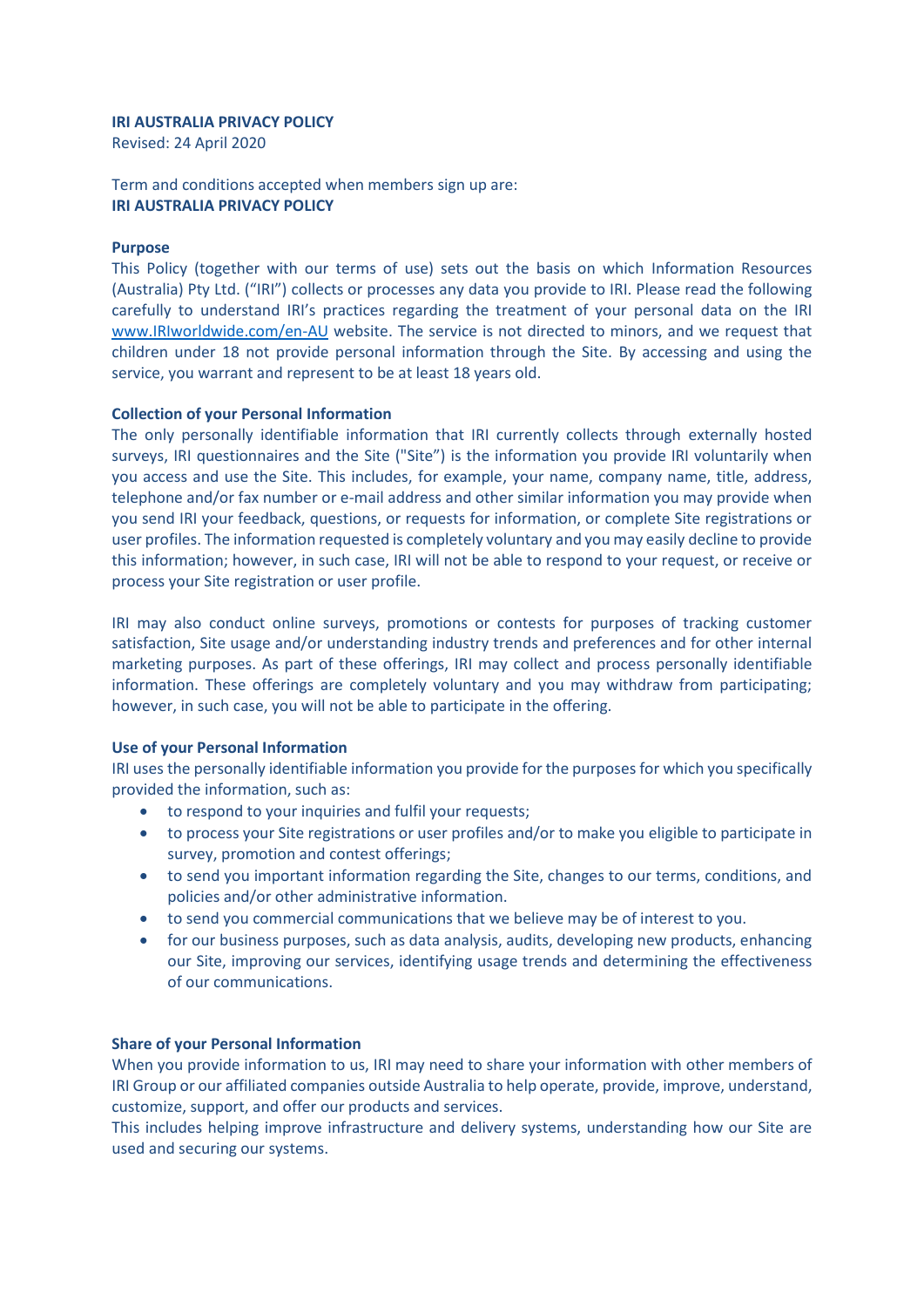We also share information to fight spam, threats, abuse, or infringement activities and promote safety and security across the Site.

We also employ authorised third parties who provide services for us such as website or application hosting, data analysis, infrastructure provision, IT services, customer service, email delivery services, credit card processing, auditing services, reward, incentive, sweepstakes, and other similar services.

IRI may also share the personally identifiable information to third parties in form of aggregated information, such as user base and usage patterns.

This is for the purposes of data processing or market research product development, which, as part of the services being provided, may be given access to or come into contact with your information. These companies are contractually required to keep your information confidential and are not permitted to use this information for any other purpose except to carry out the services that they are performing for us. In accordance with market research guidelines, we may also provide individual level information to other companies. If we do, they are bound to keep the information confidential and use it only for research or statistical purposes.

IRI will not sell or otherwise disclose the personally identifying information you provide to any third party outside of IRI and its affiliated and partner companies, or IRI respective agents or consultants who act for or on behalf of IRI under obligations of confidentiality whatsoever.

In addition, IRI may share your personal data as believed to be necessary or appropriate: (a) under applicable law; (b) to comply with legal process; (c) to respond to requests from public and government authorities including public and government authorities outside your country of residence; (d) to enforce our terms and conditions; (e) to protect our operations or those of any of our affiliates; (f) to protect our rights, privacy, safety or property, and/or that of our affiliates, you or others; and (g) to allow us to pursue available remedies or limit the damages that we may sustain.

#### **Personal information we collect from IRI Shopper Panel members and how we use it**

Depending upon the panel, we collect information about you when you sign up as an IRI Shopper Panel member (including the In-House Panel), when you complete questionnaires as a IRI Shopper Panel member, or when you use your IRI Shopper Panel Scanner. This information will be stored to enrol you as a IRI Shopper Panel member, as long as is necessary to satisfy the specified purpose or prevent and address any fraud. We may also collect personal information about you through a third party you consented to, such as companies who provide lists of consumers, and telephone survey companies.

If you download our application software onto your mobile device, we will receive data when you voluntarily activate hardware functions such as your camera. With your consent, we may also collect information about the location of your device once you download our application software onto your mobile device.

We may also automatically receive information about your system, device, network, and application software. This includes technical information, such as your Internet Protocol (IP) address, the type of browser you are using, the date and time of your visit, the web page you have visited immediately prior to visiting this Site, device identifier, device model, operating system, and language set. Cookies, pixel tags, web beacons, clear GIFs or other similar technologies may be used in connection with the Site.

The information we collect about you will only be used for market research purposes and to prepare reports to present to our clients. The data will only be processed in aggregate. Our clients will never receive from us any personally identifiable information.

We may disclose the information we hold about you to trusted third parties only to outsource certain tasks. Although we will do our best to protect your personal data by selecting third parties located in Australia, we may use third parties that are located overseas.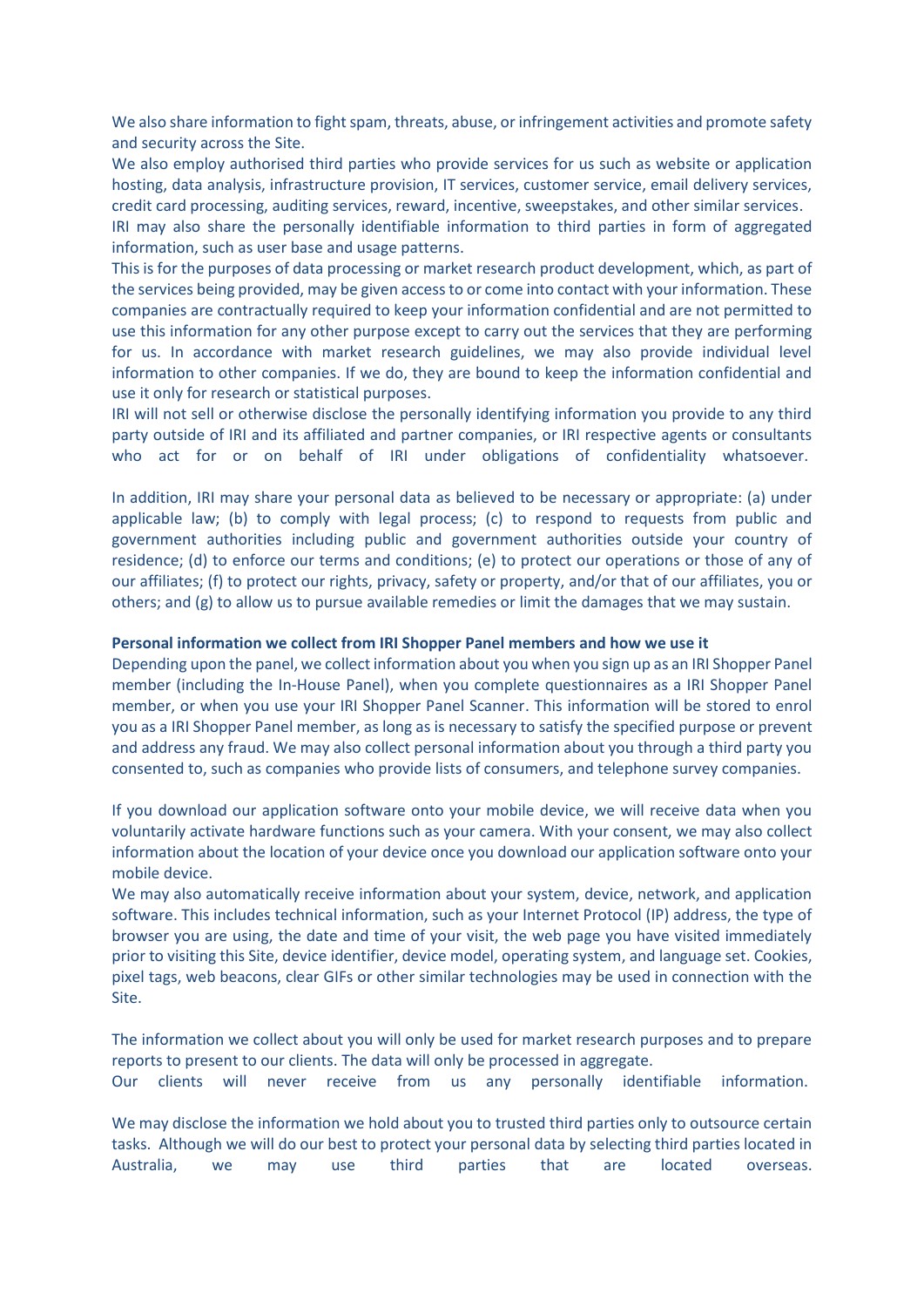Whenever we do provide your information to third parties, we will take any reasonable step to ensure that **that** your privacy is protected. We may use your contact details to mail you or email you our panel documentation including an annual demographic update and gifts. We may contact you by email and/or phone to the points of contact you consented to, if we are having technical issues concerning your IRI Shopper Panel Scanner or if we have not received any data from you. IRI or a nominated 3rd party may contact you by email to invite you to complete online surveys.

Except where required or permitted by law, we will not use your personal information for any other purpose, without your express consent.

# **IP Addresses and Cookies**

The IRI web server automatically collects IP addresses and website usage information (and certain other information such as the type of browser you use and operating system) from IRI site users.

IRI may use cookies and other technologies to, among other things, better serve you with more tailored information and facilitate your ongoing access and use of the site during each browser session. Cookies are small text files sent to and stored on your computer that allow web servers to recognize repeat users, facilitate user access to sites and allow sites to compile aggregated data that will enable content and site improvements. Cookies do not damage computers or files. These Cookies will be automatically deleted when you close your browser session once you have finished using the site.

IRI also uses a kind of Cookie that remembers your language preference setting. This Cookie remains on your computer after you close your browser so that you do not have to choose a language the next time you visit.

IRI may also track user usage of the website to gauge general activity of the website based on anonymous aggregated data. This helps IRI consider and implement general site enhancements and disclose aggregated user statistics. This is statistical data about our users' browsing actions and patterns and does not identify any individual.

Cookies by themselves cannot be used to discover the identity of the user. If you don't want cookies to be accessible by IRI, there is a simple procedure in most browsers that allows you to decline the use of Cookies. However please note that Cookies may be necessary to enable IRI to enhance your user experience. Some features of the site may not work properly after you have disabled the use of Cookies.

For more information about how to opt-out of these measurement services, follow these instructions: <https://www.wikihow.com/Disable-Cookies>

Contact: [panelhelp@iriworldwide.com.au](mailto:privacy@IRIworldwide.com.au) 

# **Where Data is Stored and Processed**

Personal Information collected on the Site may be stored and processed in, a destination outside Australia, such as in the United States, New Zealand and Philippines or any other country in which IRI or its partners, subsidiaries or agents have facilities. By using the Site and submitting your personal data, you consent to the transfer, storing or processing outside of your country of residence, which have different data protection rules than in your country. We will take all steps reasonably necessary to ensure that your data is treated securely and in accordance with this privacy policy.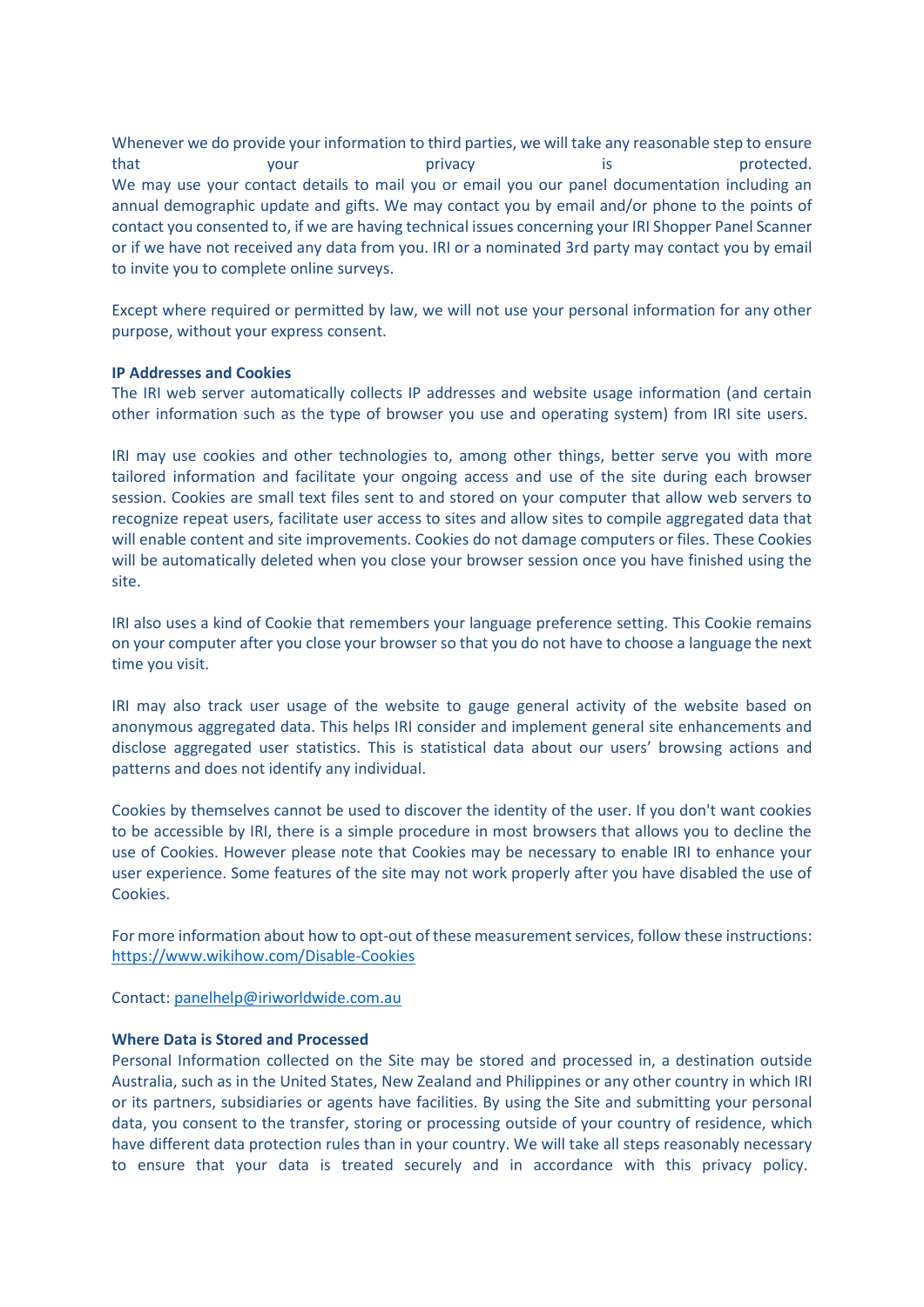Unfortunately, the transmission of information via the internet is not completely secure. Although IRI will take all reasonable organizational, technical and administrative precautions to protect your personal data, the security of data transmitted to the Site cannot be guaranteed 100% secure and any transmission is at your own risk. Once your information has been received, IRI will use strict procedures and security features to try to prevent unauthorized access. Where we have given you (or where you have chosen) a password which enables you to access certain parts of the Site, you are responsible for keeping this password confidential.

If you have reason to believe that your interaction with us is no longer secure (for example, if you feel that the security of any account you might have with us has been compromised), please immediately notify us of the problem by contacting us in accordance with the "Contacting Us" section below.

# **Retention Period**

IRI generally will retain your personal information for the period necessary to fulfil the purposes outlined in this Policy unless a longer retention period is required or allowed by law.

You can request to have all your personal information deleted entirely. Please note that if you request the deletion of your personal information:

We may retain some of your information as necessary for our legitimate business interests, such as fraud detection and protection and enhancing safety.

• We may retain and use your personal information to the extent necessary to comply with our legal obligations. [For example, IRI may keep some of your information for tax, legal reporting and auditing obligations.]

• Information you have shared with others (e.g., Reviews) may continue to be publicly visible on the IRI Platform, even after your account is cancelled. However, attribution of such information to you will be removed. Additionally, some copies of your information (e.g. log records) may remain in our database, but are disassociated from personal identifiers.

• Because we maintain the IRI Platform to protect from accidental or malicious loss and destruction, residual copies of your personal information may not be removed from our backup systems for a limited period of time.

# **Your rights**

You have the right to ask IRI not to process your personal data for marketing purposes. We will inform you (before collecting your data) for which purpose we intend to use your data or if your information will be shared to any third party under a contract with IRI for such purposes. You can exercise your right to prevent such processing by ticking certain boxes on the forms we use to collect your data. You can also withdraw your consent at any time by contacting IRI at 1 800 456 997 and selecting option 2. If you no longer want to receive electronic newsletters, marketing communications, and other communications related to other products or services offered by IRI, you can click on the "unsubscribe" link available in each email or contact us and request to be removed from our email marketing database.

If you would like to review, correct, update, suppress, or otherwise limit our use of your personal information that has been previously provided to us you may contact us.

We will try to comply with your request(s) as soon as reasonably practicable. Please note that if you opt-out as described above, we will not be able to remove your personal information from the databases of our affiliates with which we have already shared it. Please also note that if you do optout of receiving marketing-related messages from us, we may still send you important administrative messages as part of your ongoing use of our products or services.

This Site may, from time to time, contain links to and from the websites of our partner networks,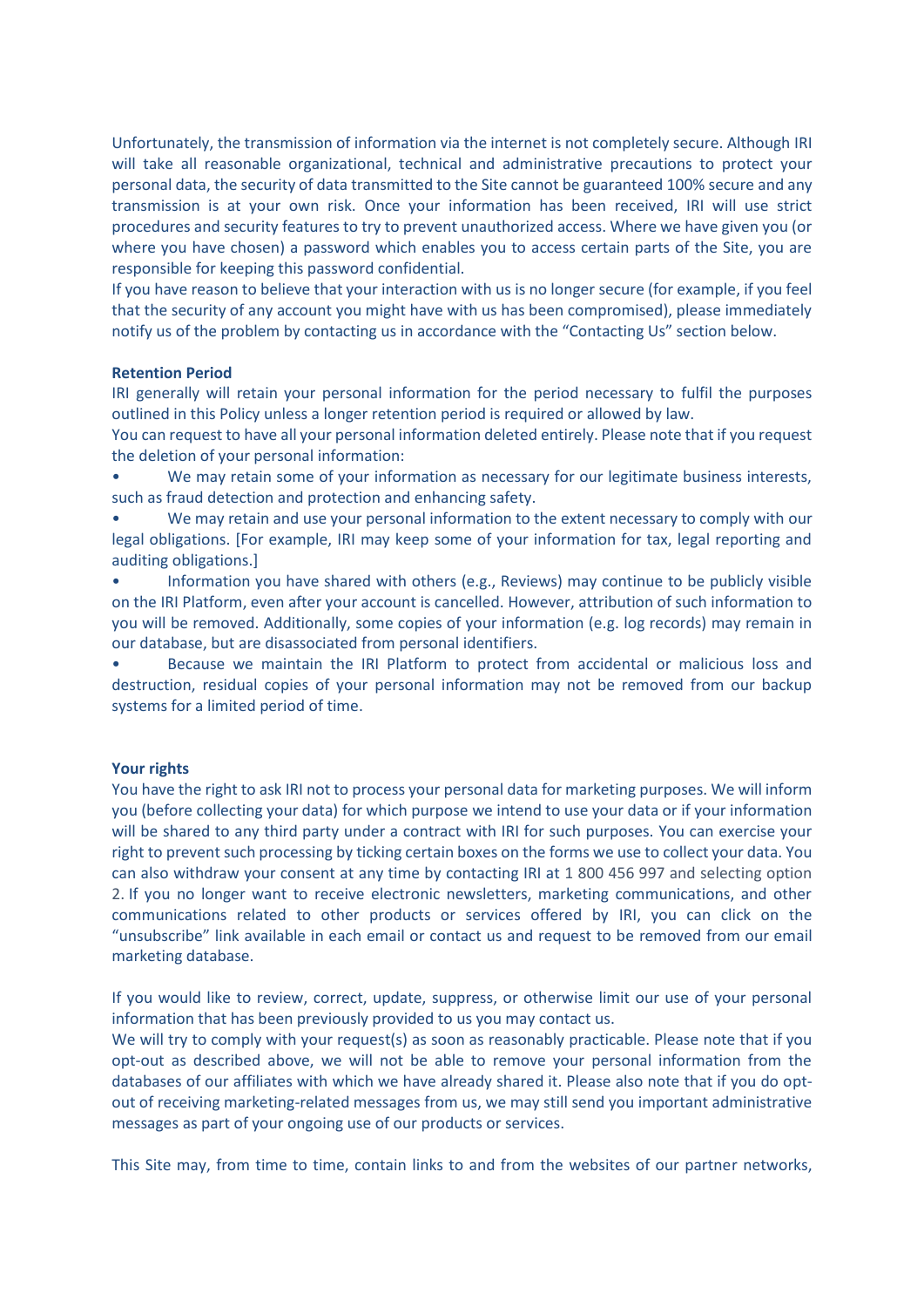advertisers and affiliates. If you follow a link to any of these websites, please note that these websites have their own privacy policies and that IRI do not accept any whatsoever responsibility or liability. Please check these policies before you submit any personal data to these websites.

# **Children**

IRI does not directly collect personally identifiable data from children under the age of thirteen and this Site is not designed for the use by children.

If we collect indirectly information about children, we take special care. When we processinformation online from very young children (under age 13), special regulations apply. The parent or guardian may cancel this consent at any time. You may also contact us at any time if you would like to learn about any information we may have about your children. All of the other provisions of this policy apply to information about both adults and children of every age.

# **Contact Information**

By participating in IRI Shopper Panel, you agree to receive communications from IRI for purposes including (but not limited to):

- Reminders to transmit your shopping trip data
- Newsletters and other updates
- Sweepstakes and contests
- Information about your scanning technology
- Requests to return your scanning equipment (if necessary)

IRI will utilize various types of communication methods, including (but not limited to):

- email
- phone utilizing both live Panel Support Specialists and IVR automated calls
- Panellist website message centre
- Push messaging (for mobile app users)
- SMS

Pursuant to Data Protection regulations, you have the right to opt in/opt out of receiving telephone calls from IRI:

• Individuals applying for panel membership may elect not to provide a phone number during registration (however a valid email address must then be provided).

• Existing Panellists may elect to be added to "Do Not Call" list by either logging into the Panellist website and changing their personal settings or by contacting our Panel Support Team at [panelhelp@iriworldwide.com.au](mailto:panelhelp@iriworldwide.com.au) or calling 1800 456 997 option 2

• In order to maintain your panel membership, IRI requires at least one method other than standard mail in which to contact you - either a valid email or phone number. If you request to opt out of both forms of communication, your panel membership will be subject to cancellation.

If you have any questions, comments or requests about this privacy policy or concerns about the way IRI uses personally identifiable information, please contact our Privacy Officer at panelhelp@iriworldwide.com.au. We will provide you with our response within a reasonable time. If, after receiving our response, you still consider your privacy concerns remain unresolved, you may then, for example, take your complaint to the Office of the Australian Information Commissioner.

Contact Details IRI (Australia) Level 3, Building F 1 Homebush Bay Drive Rhodes NSW 2138 Telephone: +61 2 8789 4000